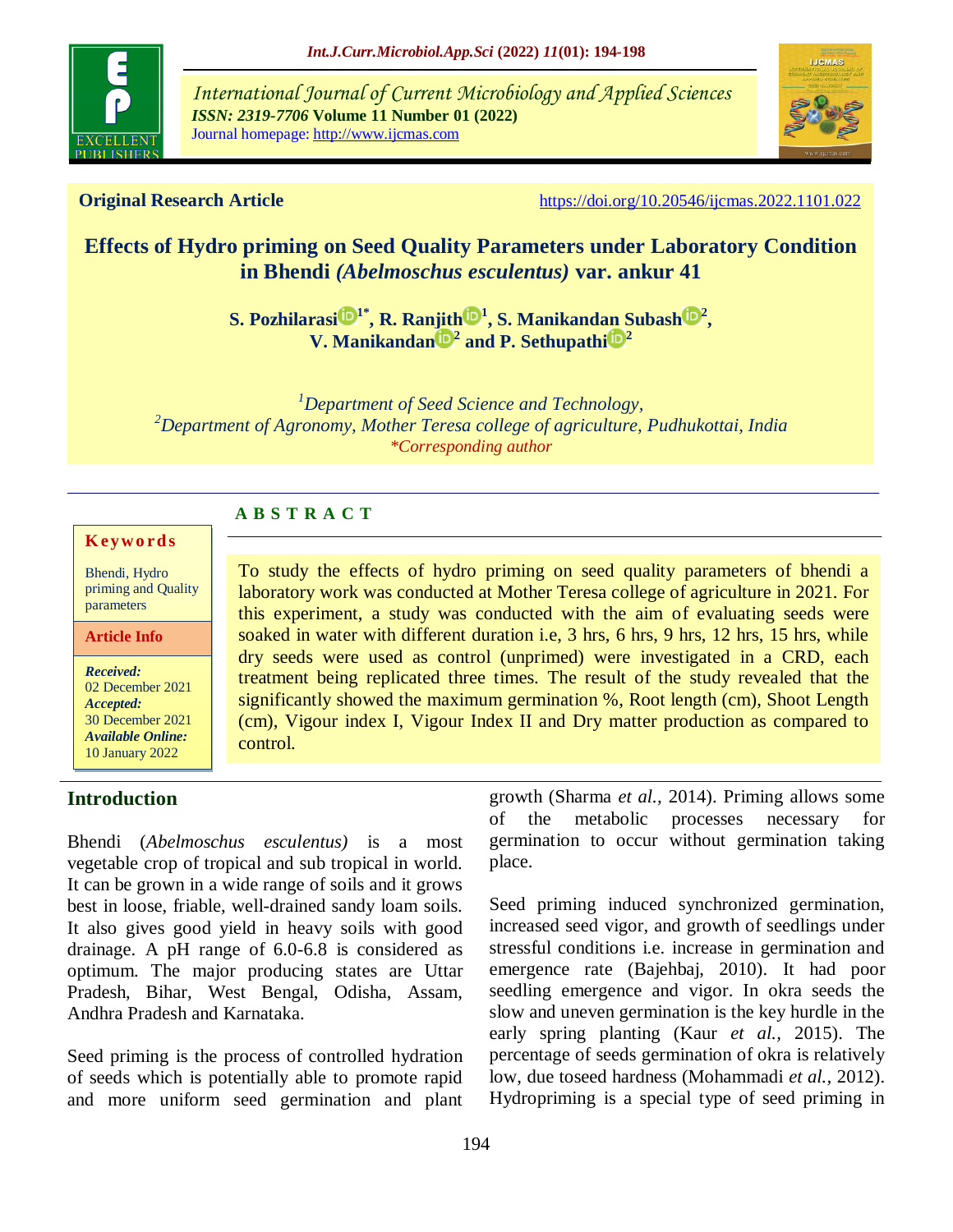which seeds are soaked in water followed by drying of seeds, but the emergence of radicle is prevented. This technique is a common method that increases rate, percentage and uniformity of germination of seed (Farooqi *et al.,* 2003).

Priming is done to increase the speed and uniformity of germination particularly under abiotic stress conditions of temperature, moisture and salinity condition. In addition, priming can overcome some types of environmental stresses such as temperature and moisture stress.

After priming the seeds can be dried, packed, distributed and planted in the same way as untreated seeds. When primed seeds are achieved complete germination much more rapidly and uniformly compared to unprimed seed (Dry seeds).

In bhendi crop, the major problem is uneven germination and poor seedling growth. Hence the present study was investigate the effects of hydropriming on seed quality parameters in bhendi var ankur 41.

## **Materials and Methods**

The Laboratory experiment was conducted at Department of Seed Science and Technology, Mother Teresa college of Agriculture, Pudukkottai.

#### **Seed Quality Parameters**

#### **Germination**

The laboratory germination test was conducted as per ISTA (2007) procedure by adopting "Top of the paper method". Freshly harvested 100 seeds in three replications were taken at random from the seed lot of each treatment and placed uniformly on germination paper. Petri plate was kept in germinator, where the temperature was maintained at  $25 \pm 0.5C$  and the relative humidity at  $95 \pm 1$ percent. The final counts were taken on fourteenth day of germination test for normal seedlings and expressed in percentage.

#### **Seedling length (cm)**

Ten normal seedlings were selected at random from the germination test. On the day of final count day the length between the collar region and the tip of the primary shoot was measured as shoot length (cm). While length between the collar region and the tip of primary root was measured as root length (cm). The seedling length will be computed by using the following formula,

Seedling length  $(cm) =$  Shoot length  $(cm) +$  Root length (cm)

#### **Shoot length (cm)**

Ten normal seedlings were selected at random from each replication and the distance between the collar regions to tip of the primary leaf was measured and the mean expressed in centimeter.

#### **Root length (cm)**

Ten normal seedlings were selected at random from each replication and the length of the root was measured from the collar region to the tip of primary root and the mean expressed in centimeter

# **Seedling dry matter production (g/ 10 seedlings-1 )**

After measuring the root and shoot length, the ten normal seedlings in each replication was shade dried for 24 h and then in hot air oven maintained at  $85 +$ 1°C for 48 h.

Then, they were cooled for 30 min in a desiccator which contained calcium chloride and then weighed in an electronic balance. The mean weight was expressed as dry matter production 10 seedlings in gram.

#### **Vigour index**

The vigour indices were calculated using the procedure suggested by Abdul-Baki and expressed in whole number.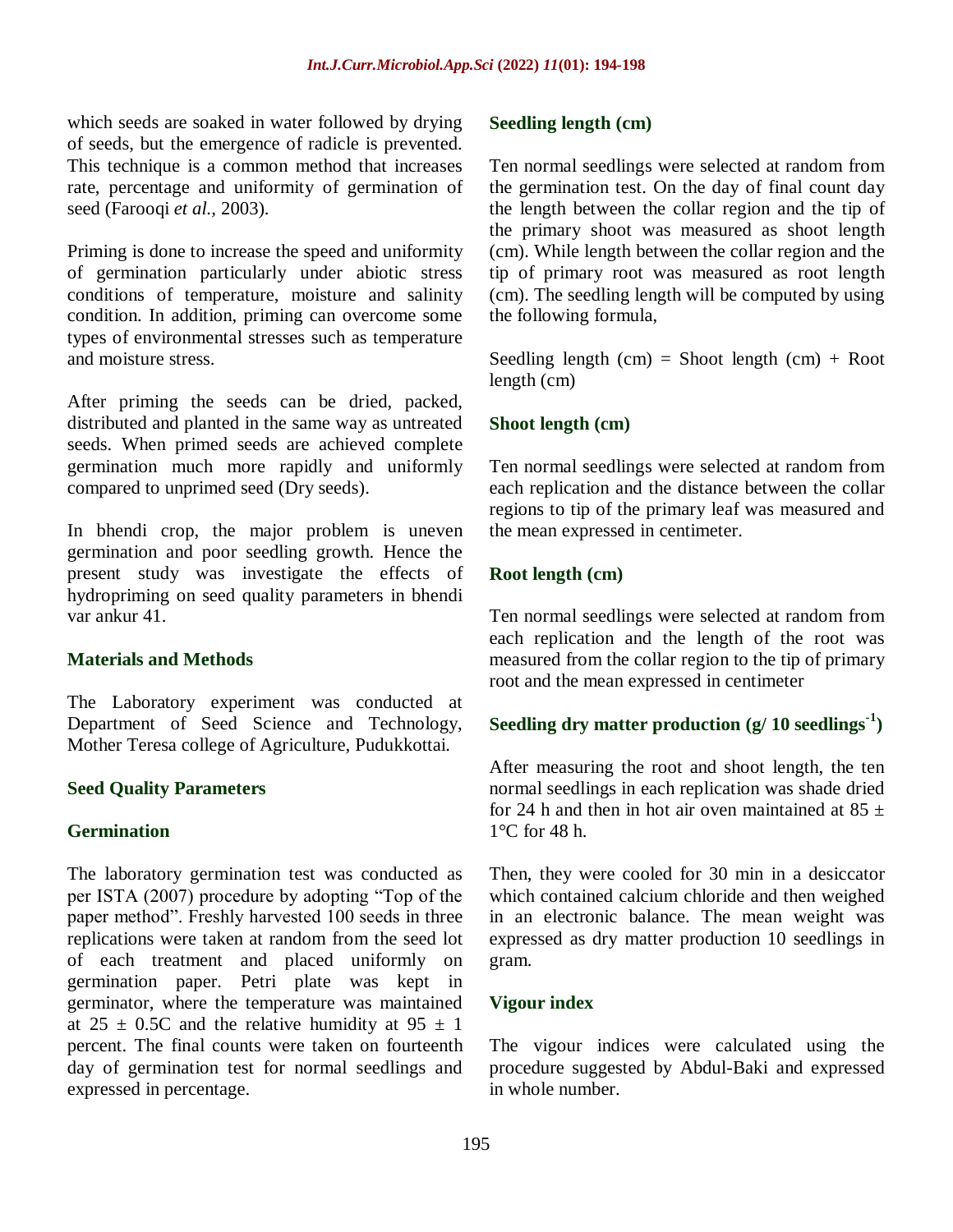Vigour index-I = Germination  $(\%)$  X Seedling length (cm)

Vigour index-II = Germination  $(\%)$  X Seedling dry weight (g)

# **Statistical analysis**

The observations recorded were statistically analyzed using AGRESS software. The results of different experiments were subjected to an analysis of variance and treatment differences tested for significance ( $P = 0.05$ ) as per Gomez and Gomez (1984).

# **Results and Discussion**

Seeds primed with T1 to T5 were soaked for different soaking hours. Priming with  $T_2$  was found to be best in terms of maximum Germination %, Root length (cm), Shoot Length (cm), Vigour index I, Vigour Index II and Dry matter production as compared to control. Statistical analysis showed significant differences in treatment st  $p \le 0.05$  levels. Results showed that all treatment were found effective in enhancing germination rate and various quality parameters compared to control.

Germination % was significantly influenced by hydro priming treatments on bhendi. Highest germination percentage of 91 % was recorded in hydropriming in 6 hrs (Table 1). However, it was on par with hydropriming in 3hrs  $(T_1)$  followed by hydropriming in 9 hrs  $(T_3)$  and hydropriming in 12 hrs  $(T_4)$ . The lowest germination percentage was observed in control  $(T_0)$ . Venudevan *et al.*, (2013) also reported that, hydro primed seeds showed significant increase in germination performance.

As per observation made from the given treatment on the root length it was ranged between 16.3 to 23.7 cm (Table 1). However highest root length (23.7 cm) was registered in the treatment of hydropriming in 6 hrs  $(T_2)$  followed by  $(T_1)$ whereas, the root length 16.3 cm was numerically lowest in T<sub>5</sub>. Hydropriming in 12 hrs. Ghassemi *et*  *al.,* (2008) in lentil, Hosseein and Kasra (2011) in pungram seed reported improved germination rate, root weight compared to unprimed and chemo primed seed treatment.

The shoot length was significantly influenced by different hydro priming treatment (Table 1). The Shoot length ranged from 18.2 to 10.1 cm. However, the shoot length was numerically neither 18.2 cm in the treatment. The lowest shhot length of 18.2 cm was recorded in control  $T_0$ .

Seedlings length was significantly influenced by different hydropriming treatments (Table 1). Seedling length ranges from 41.9 to 26.8 cm. The highest seedling length of 41.9 cm was observed in the treatment of hydropriming in 6 hrs  $T_1$ , which was statistically influenced to other treatment. The lowest seedlings weight was observed in treatment t0 control.

What was the trend observed on the germination percentage of bhendi due to hydroprimimng treatments, Similar trend was also notices on the vigour index I and II of bhendi. Of the seed quality parameters, the vigour index I and II was also significantly influenced by various treatments of hydropriming, where in the vigour index I was ranged from 3812 to 2152 and vigour index II was ranged from 25.93 to 16.09 (Table 1). However the vigour index I (3812) was substantially higher in the treatment hydropriming in 6 hrs  $(T_2)$  followed by  $(T_1)$  while, lowest vigour index  $(21522)$  was recorded in treatment control  $(T_0)$  same trend of treatment effect was observed on vigour index II.

There was also significant effect on dry matter production of bhendi based on hydropriming treatment. Accordingly, there way significant increase in dry matter production of bhendi (0.2850) recorded in hydropriming in 6 hrs  $(T_2)$  (Table 1). On the other hand, the treatment hydropriming in 3 hrs(T<sub>1</sub>) ranked  $2<sup>nd</sup>$  in increasing production (0.2658) of bhendi. Among these treatment though the treatment control  $(T_0)$  recorded lessor in dry matter production (0.2012) in bhendi.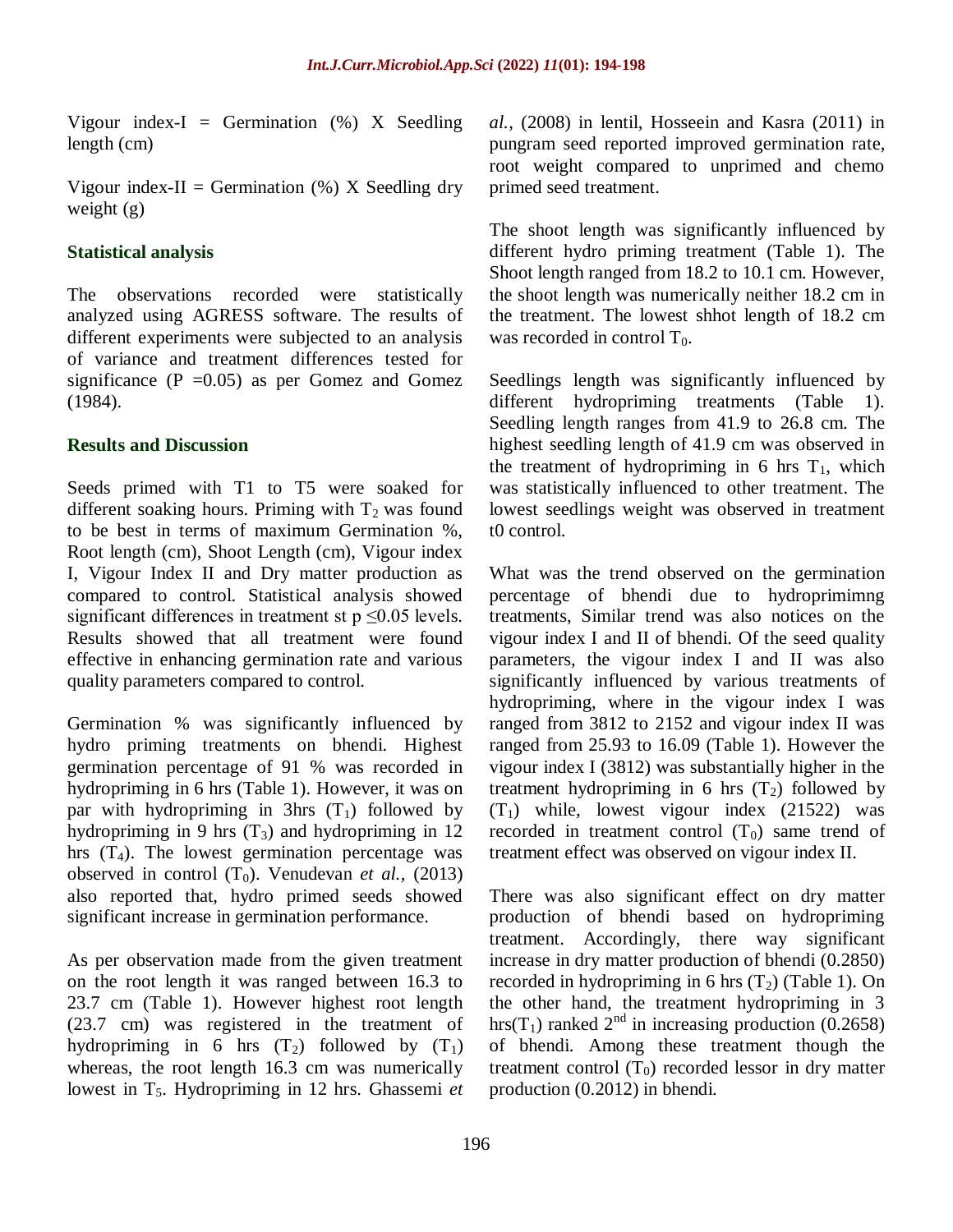#### *Int.J.Curr.Microbiol.App.Sci* **(2022)** *11***(01): 194-198**

#### **Table.1**

| S.No.          | <b>Treatment details</b> |  |  |  |  |
|----------------|--------------------------|--|--|--|--|
| $\mathbf{T_0}$ | Control (Unprimed seeds) |  |  |  |  |
| $\mathbf{T}_1$ | Hydropriming in 3 hrs    |  |  |  |  |
| $\mathbf{T}_2$ | Hydropriming in 6 hrs    |  |  |  |  |
| $\mathbf{T}_3$ | Hydropriming in 9 hrs    |  |  |  |  |
| $\mathbf{T}_4$ | Hydropriming in 12 hrs   |  |  |  |  |
| $\mathbf{T}_5$ | Hydropriming in 15 hrs   |  |  |  |  |

**Table.2** Effects of Hydro priming on seed quality parameters in Bhendi *(Abelmoschus esculentus)* var. ankur

| S.no           | <b>Germination</b> | <b>Root</b> | <b>Shoot</b> | <b>Seedlings</b> | <b>Vigour</b>  | <b>Vigour</b>   | Dry              |
|----------------|--------------------|-------------|--------------|------------------|----------------|-----------------|------------------|
|                | $\frac{0}{0}$      | Length      | Length       | Length           | <b>Index I</b> | <b>Index II</b> | <b>Matter</b>    |
|                |                    |             |              |                  |                |                 | <b>Poduction</b> |
| $T_0$          | 80                 | 16.8        | 10.1         | 26.9             | 2152           | 16.09           | 0.2012           |
| $T_1$          | 87                 | 20.3        | 15.8         | 36.1             | 3140           | 23.12           | 0.2658           |
| $\mathbf{T}_2$ | 91                 | 23.7        | 18.2         | 41.9             | 3812           | 25.93           | 0.2850           |
| $T_3$          | 85                 | 18.3        | 14.3         | 32.6             | 2771           | 20.51           | 0.2413           |
| $T_4$          | 83                 | 17.4        | 12.5         | 29.9             | 2481           | 18.37           | 0.2214           |
| $T_5$          | 81                 | 16.3        | 10.5         | 26.8             | 2170           | 17.18           | 0.2122           |
| <b>SEd</b>     | $1.76***$          | $0.22**$    | $0.27**$     | $0.26**$         | $3.86**$       | $0.33**$        | $0.0037**$       |
| CD             | 3.92               | 0.49        | 0.59         | 0.57             | 8.42           | 0.73            | 0.0080           |

**Fig.1** Effects of hydropriming on Seedling length and Vigour Index II in Bhendi var ankur 41.



Hydropriming of seeds is a cheap and convenient way to improve crop establishment. From this study, Priming of okra seeds might be the best option to overcome the reduced and delayed germination in

fresh or stored okra seeds caused by seed hardness. Priming of seed before sowing facilitates the plant growth and development and its yield. Okra seed priming with different treatments on seed